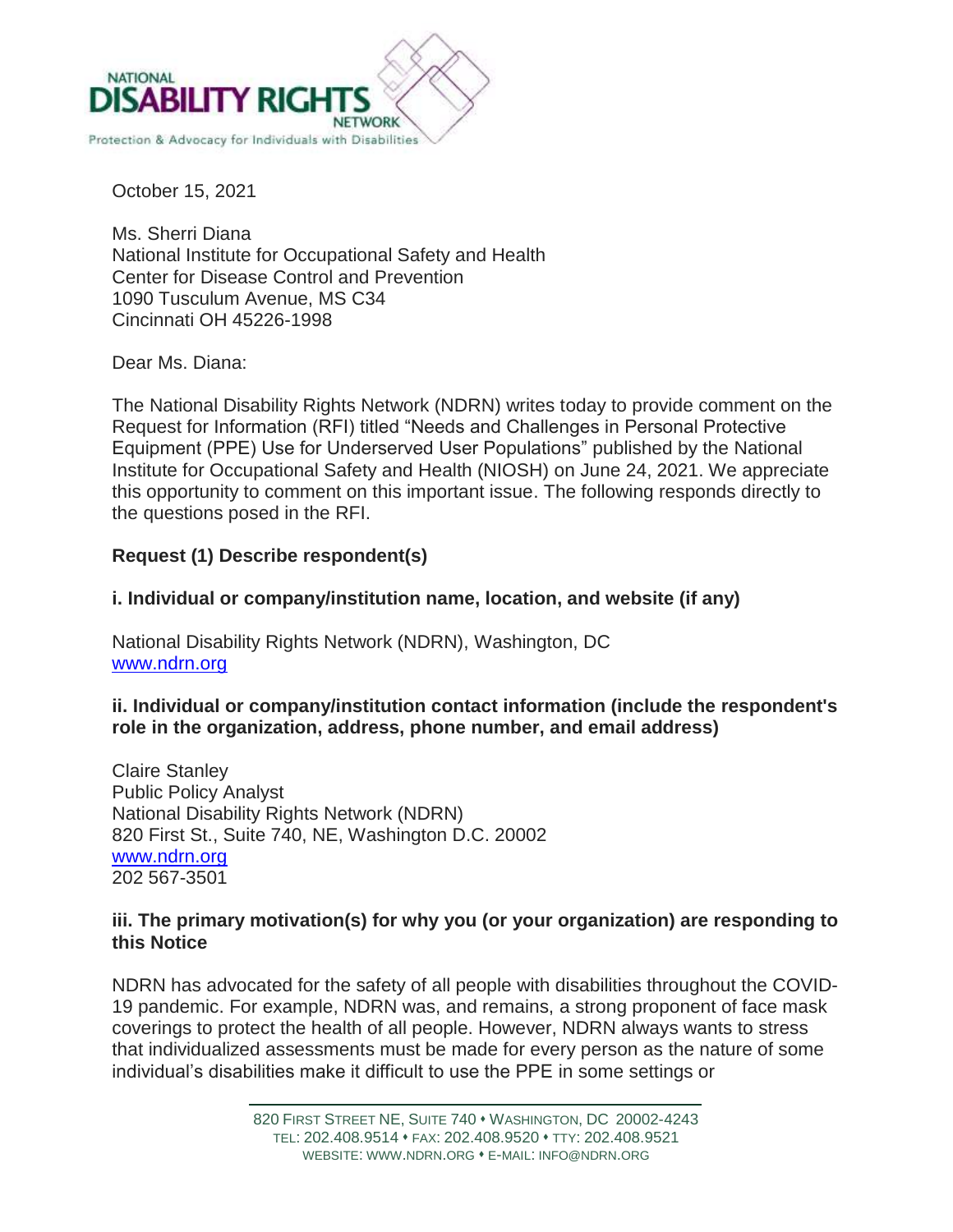circumstances. Therefore, NDRN is responding to this RFI to provide the perspective of people with disabilities and offer recommendations on different accommodations that can be made in the workplace to keep all employees safe from the virus while enabling people with disabilities to continue to work at their jobs during the pandemic.

## **iv. Any additional relevant background information about yourself or your organization as well as names of any other organizations currently working in applicable issues**

NDRN is the non-profit membership association of Protection and Advocacy (P&A) agencies that are located in all 50 States, the District of Columbia, Puerto Rico, and the United States Territories. In addition, there is a P&A affiliated with the Native American Consortium which includes the Hopi, Navajo and San Juan Southern Paiute Nations in the Four Corners region of the Southwest. P&A agencies are authorized under various federal statutes to provide legal representation and related advocacy services, and to investigate abuse and neglect of individuals with disabilities in a variety of settings. The P&A Network comprises the nation's largest provider of legally based advocacy services for persons with disabilities.

**Request (2) Describe your experiences related to PPE use, availability, accessibility, acceptability, and knowledge issues for underserved PPE user populations within the U.S. (***e.g.,* **individuals of small or large size; members of gender, racial, ethnic or other minority group of a specific occupation, nontraditional workers, etc.)**

**i. What experiences have you had in recent years related to PPE use, availability, accessibility, acceptability, and knowledge issues for underserved PPE user populations? Also, specify and describe the underserved PPE user group(s) with which you have had experience.**

NDRN and the 57 P&A agencies serve millions of Americans with disabilities. Since the onset of the COVID-19 pandemic and the increased use of PPE among the general population, including face masks, numerous concerns have been brought forward by members of the disability community who cannot wear face coverings, or cannot independently use a face mask. The advocates and attorneys who work at the 57 P&A agencies have shared stories of concerns by persons who face challenges when attempting to comply with mask mandates.

First, persons with sensitivity related disabilities, such as persons who are autistic, often cannot wear face coverings. Generally speaking, the enhanced sensitivity levels of people with autism makes it very difficult to wear a mask, even for a short amount of time. The sensory overload that would be triggered by wearing a face mask could prevent people with autism from performing their jobs if blanket workplace mask mandates are imposed without the possibility of an individualized assessment.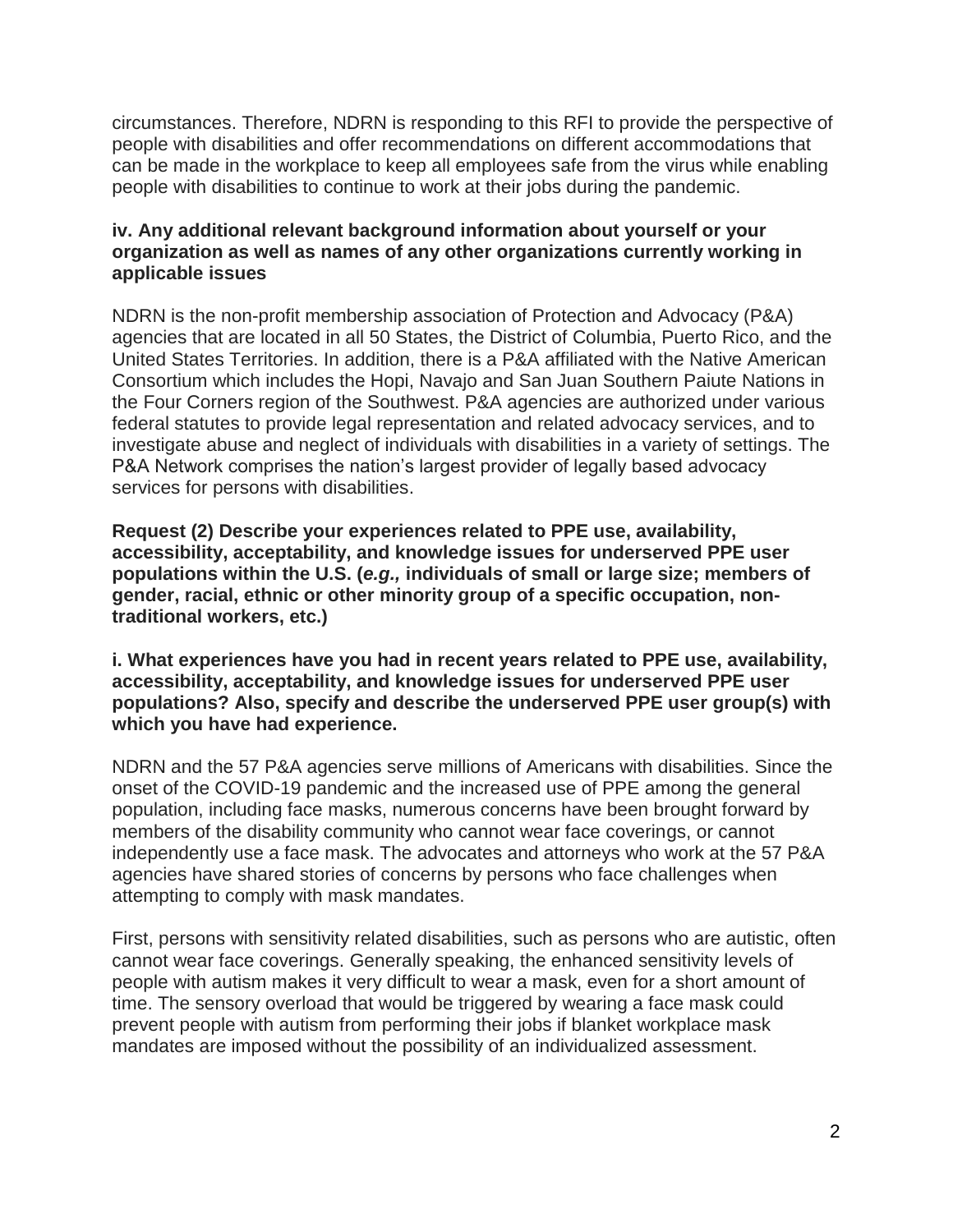Second, some persons with physical disabilities, such as quadriplegics, cannot independently put on and remove a mask. As a result, they do not have the ability to easily take the mask on and off based on the situation they are in; they may need another person or personal care attendant (PCA) to help with this task. As a result, they may have to wear a mask all day, even when they are alone in their own offices if they do not have a person to assist in putting on and taking off a mask.

The use of masks can make it difficult for deaf individuals to communicate with others. Deaf individuals may rely on lip reading to communicate with others. When wearing a face mask, the lips, and a significant portion of the face, is covered. This has made it difficult for deaf individuals to communicate effectively with others during the COVID-19 pandemic. All three of the above mentioned barriers may negatively impact a person's ability to perform their job functions.

Face covering requirements may also prevent many persons from using public transportation. Transportation providers have been advised to allow for individualized exceptions to mask requirements, but many individuals still struggle to travel without face masks. If a person cannot travel to their place of employment, they may be hindered from doing their job.

Additionally, depending on the form of work a person performs, it can be more or less possible to get an employer to accept an exception to the mask rule. For instance, if a person has a job that interfaces with a significant number of customers or other persons, accommodations may be more difficult to implement. If a person has a physical disability that requires assistance to put on and remove a mask, additional accommodations may be necessary to assist an employee to do so. Without such an accommodation, an employee with a disability may be disproportionately impacted.

**Request (3) Describe PPE gaps/barriers that remain to be addressed for underserved PPE user populations within the U.S. related to PPE use, availability, accessibility, acceptability, and knowledge issues (if any)**

#### **i. What research gaps/barriers remain to be addressed?**

Further research on the previously mentioned barriers is warranted. It is unknown if PPE requirements are keeping people with disabilities out of the workplace during the pandemic. Data should be collected to evaluate if workplaces have found ways to work around PPE barriers to enable employees with disabilities to continue to work. Data should be assessed to see if unemployment, which has historically been high for Americans with disabilities, has risen at all as a result of PPE requirements and/or the refusal of among employers to grant reasonable accommodations.